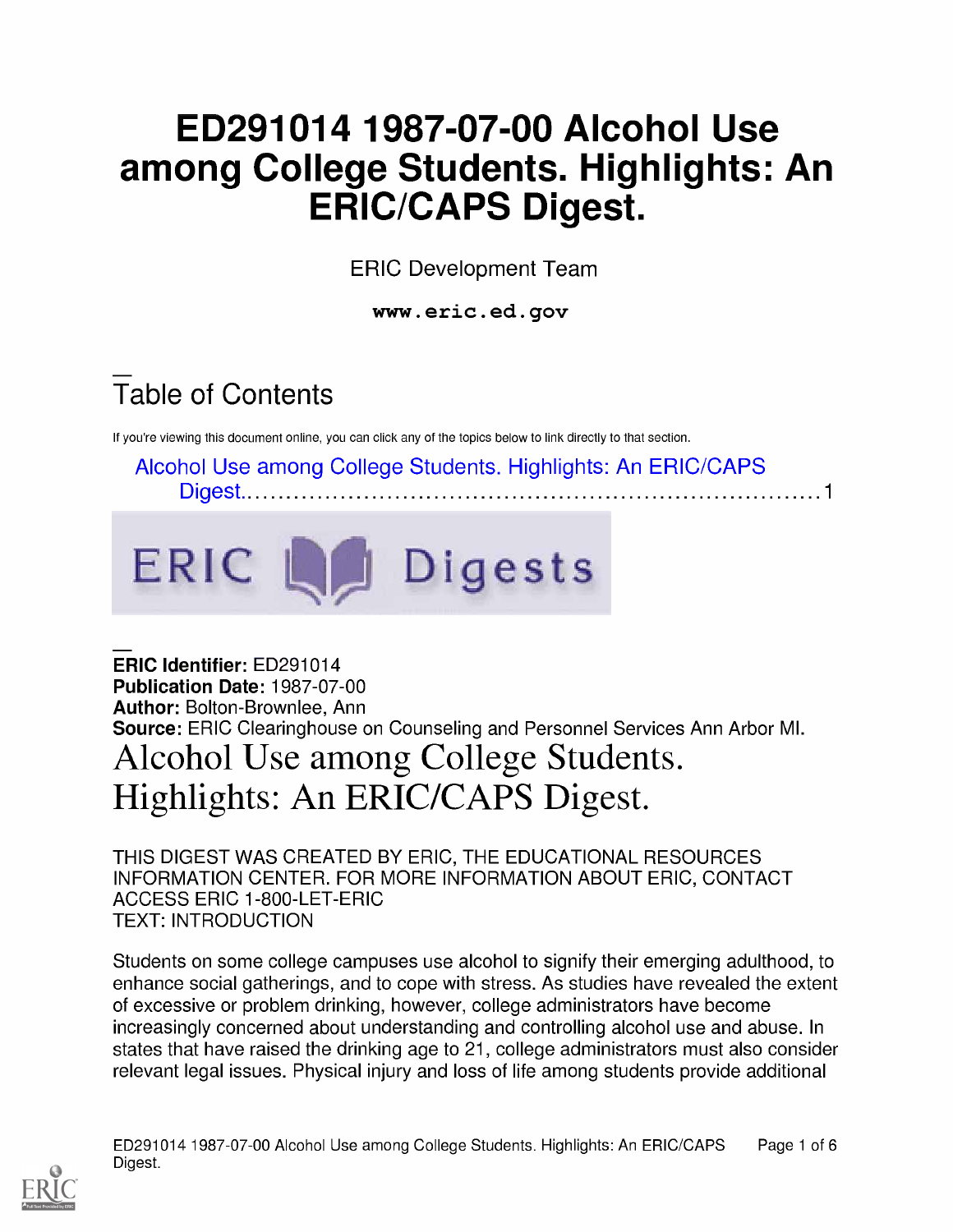compelling reasons to address the problem of excessive drinking (Shore and Rivers, 1985). College personnel need to understand the causes and consequences of problem drinking and tailor educational and counseling programs to the students' needs.

### IDENTIFICATION OF PROBLEM DRINKING

Negative Consequences. One way to identify problem drinking is in terms of its negative consequences. At colleges these problems include a reduction in classroom performance, lowered grades, difficulties in residence hall management, and destruction to property (Shore and Rivers, 1985). Administrators believe that alcohol is involved in damage to residence halls, violent behavior, violation of campus policies, physical injuries, and emotional difficulty. Also attributed to alcohol-caused behavior are 29% of academic failures and 21% of students who do not remain in school (Anderson and Gadaleto, 1985). Engs and Hanson (1985) have also found a significant incidence of hangovers, drinking while driving, and missing class because of hangovers.

Excessive Consumption and Intoxication. Another way of identifying problem drinking is by the amount and frequency of students' alcohol consumption. One study classified students into four groups based on amount and frequency--abusers, users, weekenders, and socials--and identified behavior differences among the groups (Hetherington and Keene, 1985). Meyer (1986) and Johnston, Bachman, and O'Malley (1986) have shown that although most college students confine their drinking to weekends, they tend to drink heavily on such occasions (five or more drinks in a row). This pattern is increasing among college students at the same time that it is decreasing among their non-college age mates and among high school students (Johnston and others, 1986).

Reasons for Drinking. As K. H. Berkowitz and Perkins (1986) have noted, problem drinkers have distinctive motivational patterns and, therefore, drinking for certain kinds of reasons may itself define problem drinking. Some problem drinkers use alcohol to control stress (Beck and Summons, 1985) or to cope with negative affect (Johnston and others, 1986). Studies of DWI (Driving While Intoxicated) offenders indicate that they appear to drink in isolation and for the purpose of coping with stress. Other studies suggest college students drink in a more social atmosphere with the intention of getting drunk. This seems to indicate a more recreational and perhaps experimental approach to alcohol use by the college students (Beck and Summons, 1985). Alcohol educators should be especially sensitive to students who use alcohol as a coping mechanism.

## CORRELATES OF PROBLEM DRINKING

Personality and Gender. Compared to nonproblem drinkers, problem drinkers are impulsive, prone to deviant behavior, less oriented toward academic success, more independence-seeking, and more likely to drink for escapist reasons (K. H. Berkowitz and Perkins, 1986). With regard to gender differences, information on the

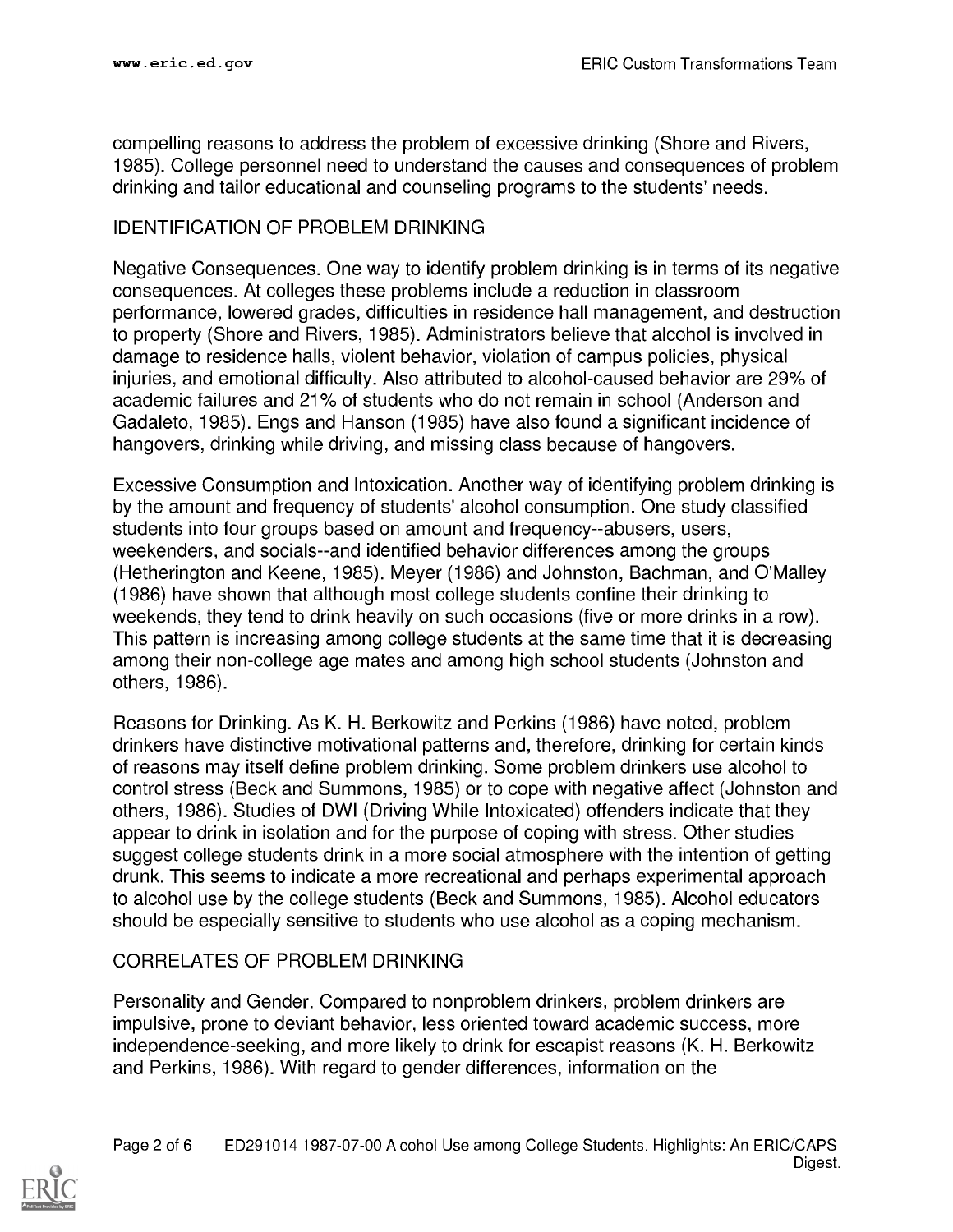increase/decrease in use among college women is conflicting. However, the prevalence of heavy drinking remains much greater for males than females (Johnston et al., 1986). Women also show a greater resistance to drinking than do men, except in dormitory living situations (Shore and Rivers, 1985).

Peer, Family, and Environmental Influences. The greatest influence on college students' drinking is their peers. As Shore and Rivers (1985) point out, variables related to influences prior to college, i.e., family, religion and parental alcohol consumption, do not appear to be highly related to RPD (resistance to pressure to drink), but variables within the college environment, such as class standing and living unit, seem to correlate with RDP. Shore and Rivers suggest that perhaps students view college as a "time out" from the "real world," with its own rules and expectations, and look to the college world for guidance and standards. Misperceptions about alcohol use abound, especially among freshmen students. Most students and resident advisors perceive a more liberal norm when a more moderate norm actually exists (A. D. Berkowitz and Perkins, 1986). That is, students have relatively conservative personal attitudes toward drinking, but believe the general attitude to be quite liberal. Misperceptions tend to increase with increasing size of the social group (friends, housing peers, campus at large) and increasing social distance between the group and the perceiver (Perkins and Berkowitz, 1986).

Explanations for increases in drinking or acceptance of problem drinking include broadbased changes in American society--roles of women, alternative life styles, and intergroup relations (Engs and Hanson, 1985). For specific problems, such as the rise in drinking while driving, for example, the causes seem to be complicated. Although studies indicate that raising the legal drinking age contributes to reduced drinking while driving, the legal prohibition against drinking for young adults may make automobiles a "safe" place for them to drink. That is, automobiles may provide a place where under-age students can drink away from school or other authorities. Increased heavy drinking, or drinking rapidly to destroy the evidence, may be a factor in the increase in hangovers and missing class because of hangovers (Engs and Hanson, 1985).

## COUNSELING AND ALCOHOL EDUCATION PROGRAMS

Since many students do not seek out individual counseling, alcohol education coordinators often must rely on other methods of education such as multi-media campaigns, group sessions, and special classes and seminars. Hetherington and Keene (1985) have designed a program based on classifying students by the amount and frequency of their alcohol consumption. The specific methods for counseling each student user group include the following:

Abusers: Address psychological issues; stress the emotional impact of large amounts of alcohol; include a discussion of alcohol use and families (children of alcoholics are more likely to be abusive drinkers).

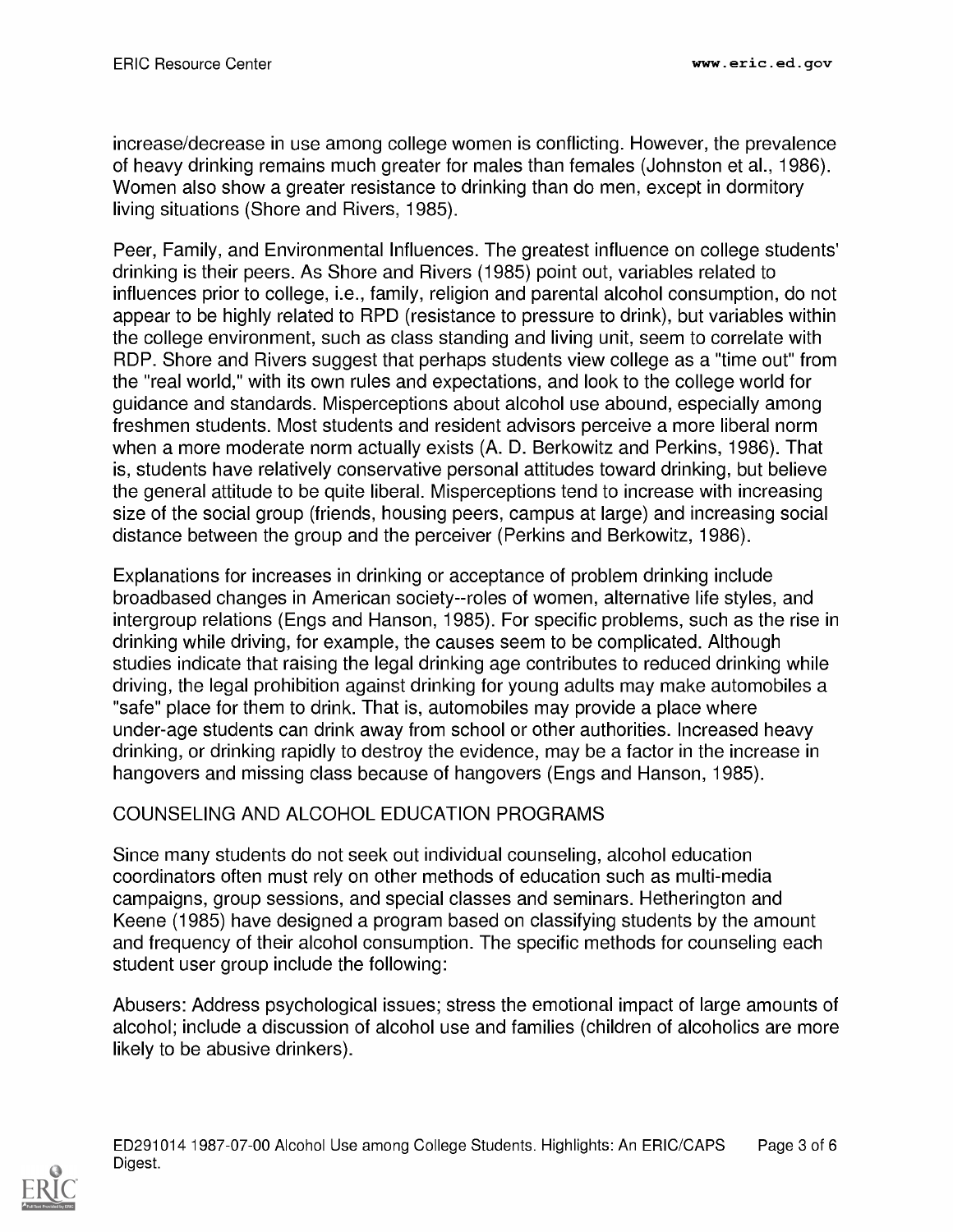Weekenders: Address the relationship between alcohol use and social issues. Include students in organizing campus events; see that such events are nonalcoholic.

Users: Address the effects of alcohol use over time and the physiological effects of alcohol; teach bartending for nonalcoholic drinks.

Socials: Address students' feelings regarding peer expectations; include a section on assertion skills and information on the role of advertising in creating drinking expectations; discuss social pressure.

Descriptions of effective alcohol policies indicate that prohibiting students from drinking on campus is usually not effective, and that providing guidelines on proper ways of handling drinking situations can help those who choose to drink. Administrators and alcohol education coordinators would be wise to take campus size/organization, student characteristics, and peer influences into account when planning alcohol education programs (Shore and Rivers, 1985).

Typical responses to the alcohol problem by school officials include the following: (1) seeking help from off-campus drug treatment facilities, residence hall staff, and alcohol education coordinators; (2) providing group counseling for students who are problem drinkers; (3) making sanctions more stringent for behavioral infractions that involve alcohol; (4) specifying the conditions under which group activities may involve alcohol; and (5) making advertising standards more stringent (e.g., alcohol cannot be advertised as the primary focus of an event, and off-campus establishments may not run "happy hour" advertisements) (Anderson and Gadaleto, 1985).

Some reports indicate that administrative attention to college students' drinking has resulted in stronger policies concerning student alcohol consumption on campus, increased reporting of alcohol-related problems by campus police or counseling and student health services, and increased alcohol education programming. This heightened emphasis on alcohol-related issues may itself contribute to reported increases in problem drinking, but the fact remains that the problems have always been there and still exist. It is therefore important for all college personnel to address these problems.

#### FOR MORE INFORMATION

Anderson, D. S. and A. F. Gadaleto. "College Alcohol Survey, 1979, 1982, 1985." Athens, OH: Ohio University, 1985. EJ 261 634.

Beck, K. H. and T. G. Summons. "A Comparison of the Social Context for Alcohol Consumption of College Students and Convicted DWI Offenders." JOURNAL OF ALCOHOL AND DRUG EDUCATION 30 (1985): 31-39. EJ 313 367.

Berkowitz, A. D. and H. W. Perkins. "Resident Advisers as Role Models: A Comparison of Drinking Patterns of Resident Advisers and Their Peers." JOURNAL OF COLLEGE

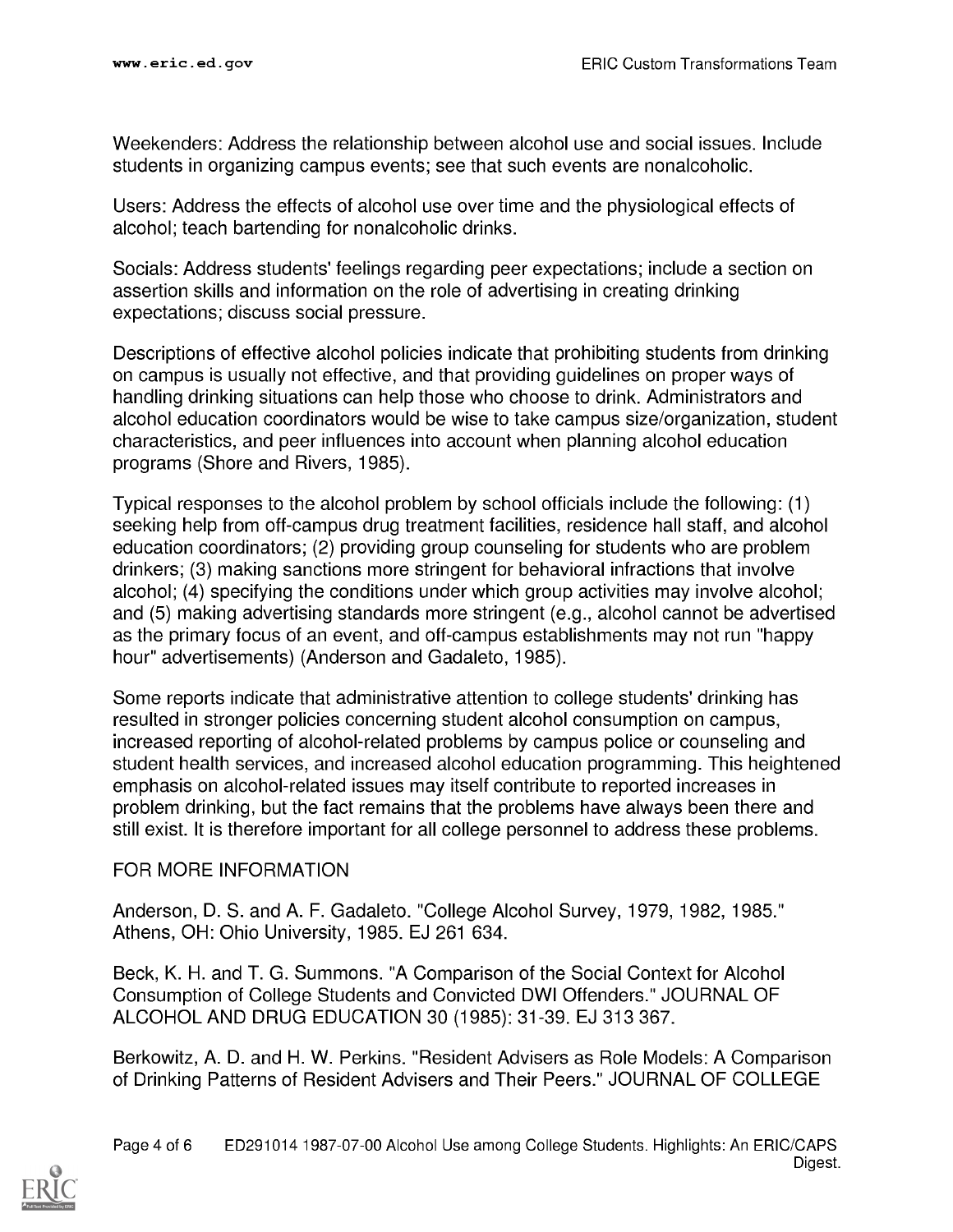STUDENT PERSONNEL 27 (1986): 146-153. EJ 334 056.

Berkowitz, K. H. and H. W. Perkins. "Problem Drinking Among College Students: A Review of Recent Research." JOURNAL OF AMERICAN COLLEGE HEALTH 35 (1986): 21-28. EJ 342 032.

Engs, R. C. and D. J. Hanson. "The Drinking Patterns and Problems of College Students: 1983." JOURNAL OF ALCOHOL AND DRUG EDUCATION 31 (1985): 65-83. EJ 327 685.

Hetherington, C. and J. M. Keene. "Student Drinking Patterns and Related Alcohol Education Programs." THE JOURNAL OF COLLEGE AND UNIVERSITY STUDENT HOUSING 15 (1985): 17-20. EJ 330 930.

Johnston, L. D., J. Bachman, and P. O'Malley. "Drug Use Among American High School Students, College Students, And Other Young Adults. Trends through 1985." Ann Arbor, MI: The University of Michigan, Institute for Social Research, 1986. ED 273 239.

Meyer, T. J. "1 in 3 College Students Tries Cocaine, Study Finds; Bennett Urges President to Crack Down on Drugs." THE CHRONICLE OF HIGHER EDUCATION 32 (1986). EJ 339 083.

Perkins, H. W. and A. D. Berkowitz. "Using Student Alcohol Surveys: Notes On Clinical and Educational Program Applications." JOURNAL OF ALCOHOL AND DRUG EDUCATION 31 (1986): 44-51. EJ 335 597.

Shore, E. R. and P. C. Rivers. "Peer Pressure To Drink: Implications for University Administration and Planning." JOURNAL OF ALCOHOL AND DRUG EDUCATION 30 (1985): 22-31. EJ 323 282.

-----------

This publication was prepared with funding from the Office of Educational Research and Improvement, U.S. Department of Education, under OERI contract. The opinions expressed in this report do not necessarily reflect the positions or policies of OERI or the Department of Education.

Title: Alcohol Use among College Students. Highlights: An ERIC/CAPS Digest. Document Type: Information Analyses---ERIC Information Analysis Products (IAPs) (071); Information Analyses---ERIC Digests (Selected) in Full Text (073); Available From: ERIC/CAPS, 2108 School of Education, University of Michigan, Ann Arbor, MI 48109-1259.

Descriptors: Alcohol Education, College Students, Counseling Techniques, Drinking, Environmental Influences, Family Influence, Higher Education, Identification, Peer